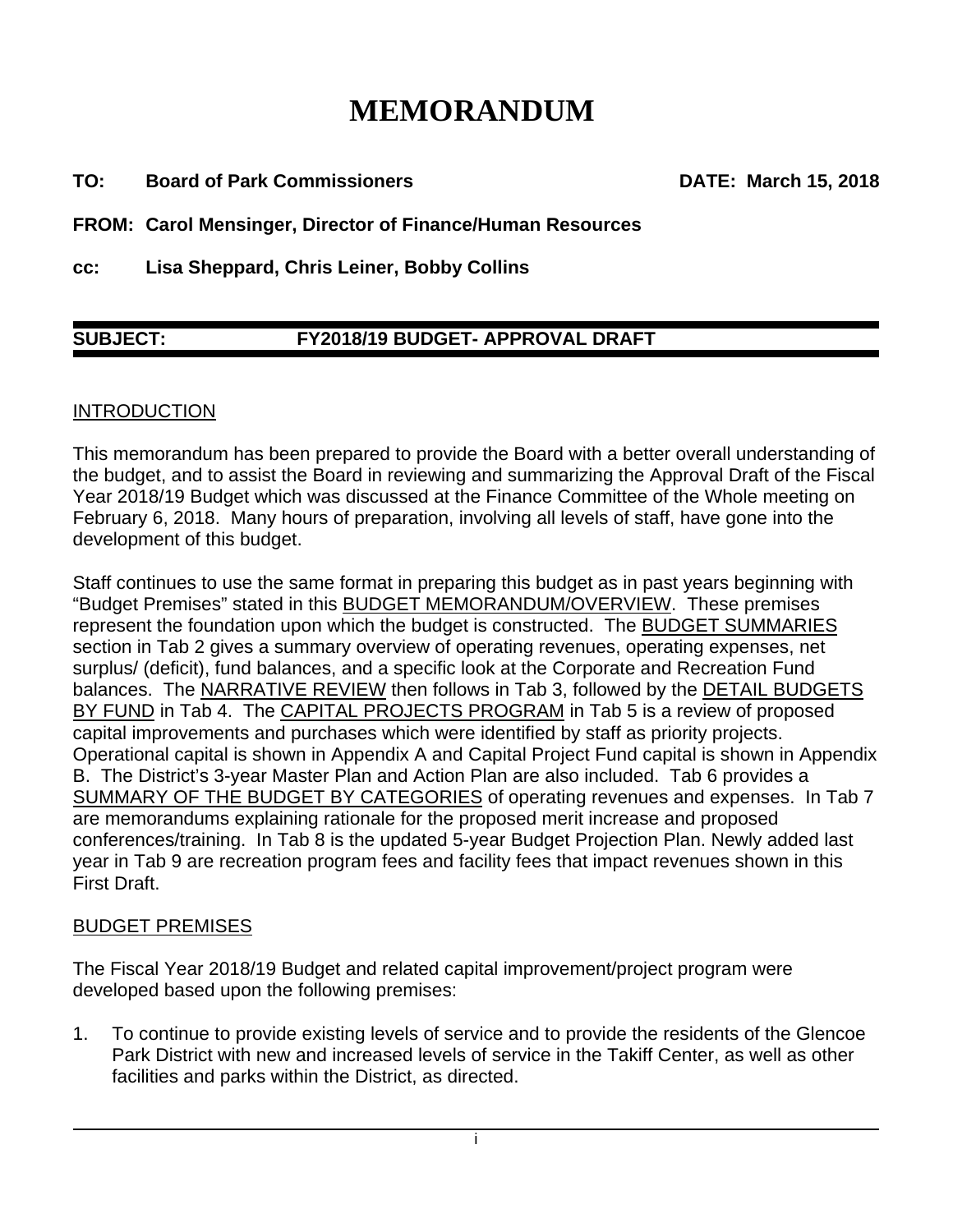- 2. The Park District adopted an *operating* Tax Levy Ordinance this past November in the amount of \$4,343,500 for tax year 2017 (Fiscal Year 2018/19). This operating levy represents a 4.4% increase over the previous year, and as in prior years is intended to capture all new growth available in the midst of the tax cap. The *total* levy also includes \$1,168,250 in debt service for principal and interest payments on the District's two outstanding bond issues.
- 3. Strive to maintain a Board-approved level for annual operating reserve fund balances within both the Corporate Fund (50%) and Recreation Fund (50%), per the District's Fund Balance Policy. Staff is pleased to report that the FY2018/19 budget reflects an increase in reserve levels above the minimum*.*
- 4. Based on the District's ability to meet these Fund Balance Policy requirements, it is the Board's past practice and philosophy to commit a portion of these monies to future Master Plan projects. Typically this is done by formal board action after the annual audit is approved in June.
- 5. The proposed capital program provides for maintenance, improvements and equipment purchases. Staff recommends that the capital program include the following:
	- A. The **Capital Projects Fund (65)** be used to fund **\$671,950** in projects, of which **\$661,950** are new projects, and **\$10,000** is a general contingency amount. (See Tab 5).
	- B. The **Corporate Fund** be used to fund **\$250,700** in **operational** capital improvements.
	- C. The **Recreation Fund** be used to fund **\$32,275** in **operational** capital improvements.
	- D. The **Special Recreation Fund** be used to fund **\$175,000** in **operational** ADArelated capital improvements.
	- E. The **Liability Fund** be used to fund **\$4,500** in **operational** safety related capital items.
	- F. The **Trust Fund** be used to fund **\$43,000** in capital improvements at the Beach.
	- G. The **Master Plan Capital Fund (69)** be used to fund **\$1,828,550** in capital improvements/projects related to the master plan. Projects included for FY2018/19 include playground renovations at Woodlawn, Lincoln/Crescent, Vernon/Jefferson and Old Elm Parks, Phase 2 of the Takiff Parking Lot Project, completion of the Beach/Lakefront Geotech Study, Old Green Bay Linear Park Project, completion of the Watts BB Court Project, and the start of the Shelton Pathway Project.
- 6. Each year, the Park Board authorizes a merit pool which is spread to Grade 1 (full-time) employees, excluding the Executive Director's position. A 3.0% merit pool is included in the Approval Draft of the Fiscal Year 2018/19 Budget. The County Clerk will use a 2.1% CPI factor for calculation of the tax cap in tax year 2017. See Tab 7 for an additional detailed memo on the proposed merit pool.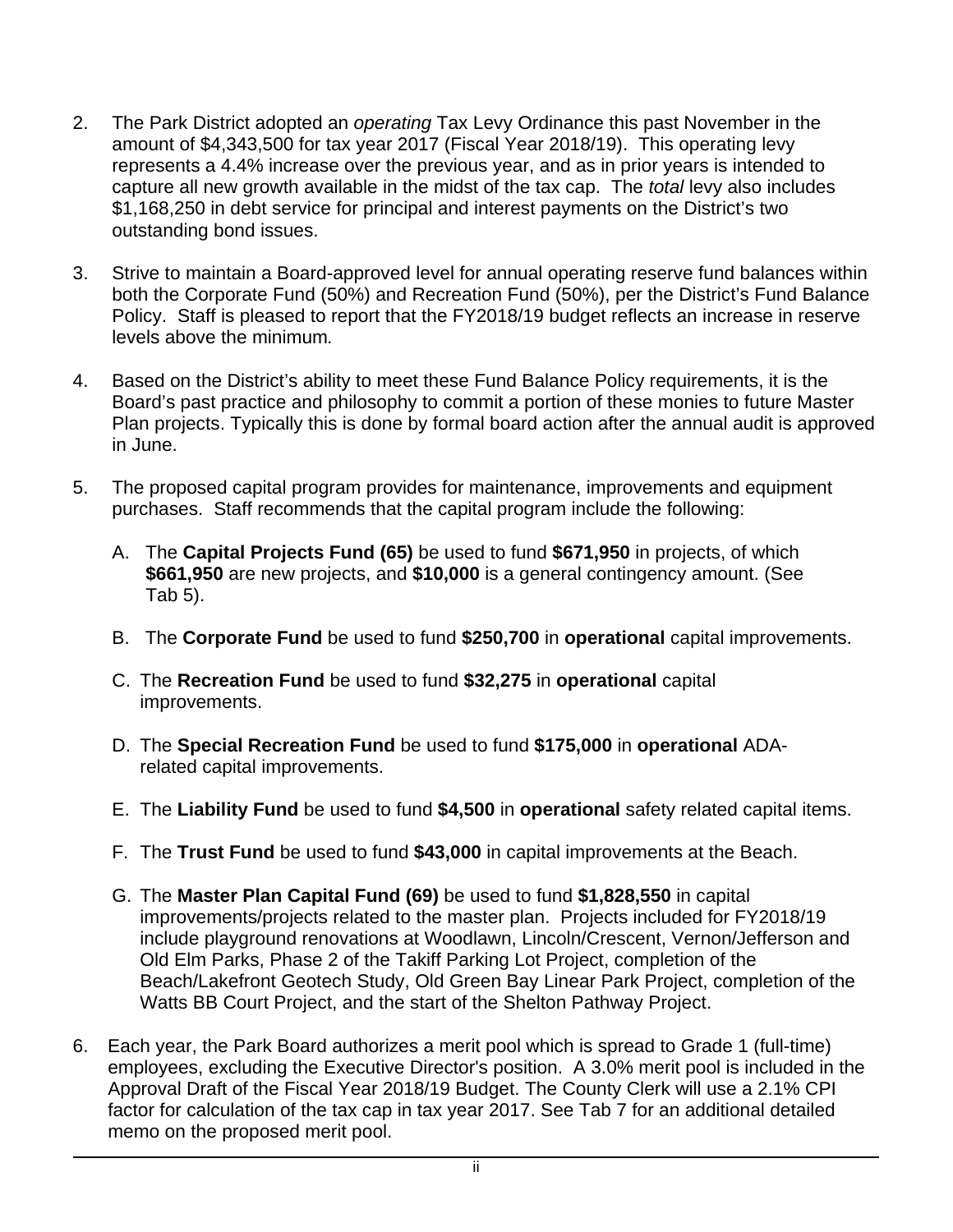7. Accomplish #1-6 above, in accordance with the already adopted tax levy and the Park Board's historically expressed desire of maintaining the composite tax rate at a responsible level which is reflective of the community's preparedness to support local park and recreation services.

# BUDGET SUMMARIES

This part provides a financial summary of all funds as related to:

- 1. Revenues (Table I)
- 2. Expenditures (Table II)

- 3. Net Surplus/ (Deficit) (Table III)
	-
- 4. Fund Balances (Table IV)
- 5. Corporate and Recreation Fund Balance Summaries
- 6. Summary of Recreation Program By Program Category
- 7. Overview of Recreation Fund Budget

As of **February 28, 2018**, the projected **Designated Operating Fund Balance in the Corporate Fund** of **\$2,377,151** meets the reserve guideline of 50% of operating expenditures.

As of **February 28, 2018** the projected **Designated Operating Fund Balance in the Recreation Fund** of **\$3,598,920** meets the reserve guideline of 50% of operating expenditures.

As of **February 28, 2019,** given that budget projections are accurate, the operating fund balance in the Corporate Fund will stand at approximately **\$2,056,375**, and in the Recreation Fund, it will stand at approximately **\$3,460,897.** Note, these balances also reflect the \$1 million in "committed" fund balances that will be officially transferred to the Master Plan Capital Fund in FY2018/19.

Given these fund balance levels, and per the District's Fund Balance Policy, staff again would propose that (in June after the annual audit has been approved) a portion of the Corporate and/or Recreation Fund balances be specifically "committed" to be used for future Master Plan projects. In the past six years, the Board has now approved a total of \$4.8 million to be "committed" for future master plan improvements/capital projects, which means no added debt for taxpayers to complete projects identified as part of the master plan process.

#### CAPITAL PROJECTS PROGRAM

The projects and items being recommended to the Board of Park Commissioners for completion in Fiscal Year 2018/19 are identified in Tab 5.

The ten largest proposed capital projects to be funded (in **Funds 65 and 69** as well as partial potential funding from **Fund 30** for ADA-related expenses) are shown below. Note, some of the design fees for the Fund 69 projects are being expensed in current FY17/18:

| 1. Woodlawn Playground Renovation        | \$500,000 |
|------------------------------------------|-----------|
| 2. Takiff Parking Lot Renovation-Phase 2 | \$455,000 |